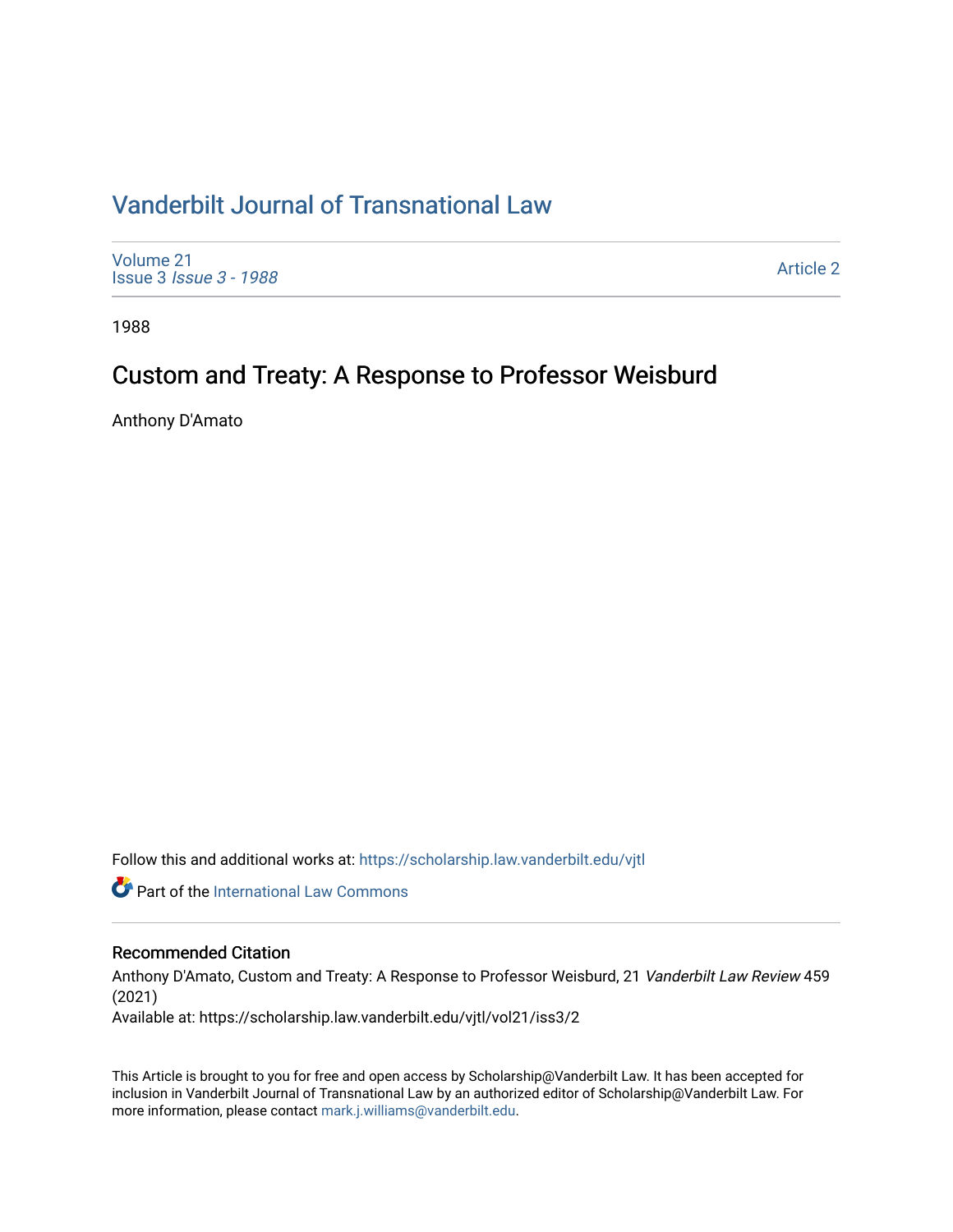## **Custom and Treaty: A Response to Professor Weisburd\***

#### *Anthony D'Amato\*\**

Arthur M. Weisburd's article, *Customary International Law: The Problem of Treaties*,<sup>1</sup> focuses on an important problem that has been relatively overlooked: whether current doctrinal scholarship accords too much weight to treaties as constitutive of customary practice. Few issues in international law are more important than the question of where an international rule comes from and how it is proved. Professor Weisburd has addressed a significant component of this basic question. Since he regards me as the leading offender among writers who overdetermine the value of treaties, I would like to take this opportunity to respond.

As a preliminary matter, I must say that I could not be more gratified than to be accused of giving treaties more weight than they deserve as components of the state practice that generates customary international law. When I wrote my book on custom in 1971,<sup>2</sup> publicists of international law generally agreed that the content of treaties was irrelevant to customary law; therefore, treaties deserved no weight at all in the assessment of custom. At that time I could hardly anticipate a day when a writer would worry about giving treaties too much weight.

**My** great law school teacher, Professor Richard Baxter, summarized the prevailing consensus in a **1961** seminar by proposing that parties enter into treaties either to carve out for themselves a special rule that derogates from the underlying rule of customary international law, or to reaffirm the underlying rule in contractual form. In the former case, the underlying rule of customary law is unaffected, since the parties deliberately derogated from it; in the latter case, the underlying rule remains the same **by** definition. Hence, why look at treaties at all if the purpose

**<sup>•</sup>** Copyright **1988** Anthony D'Amato.

**<sup>•\*</sup>** Professor of Law, Northwestern University. A.B. **1958,** Cornell University; **J.D. 1961,** Harvard Law School; Ph.D. **1968,** Columbia University.

**<sup>1.</sup>** Weisburd, *Customary International Law: The Problem of Treaties,* 21 **VAND. J. TRANSNAT'L** L. 1 (1988).

<sup>2.</sup> **A.** D'AMATO, THE **CONCEPT** OF CUSTOM **IN** INTERNATIONAL LAW (1971) [hereinafter **A.** D'AMATO, CONCEPT OF **CUSTOM].**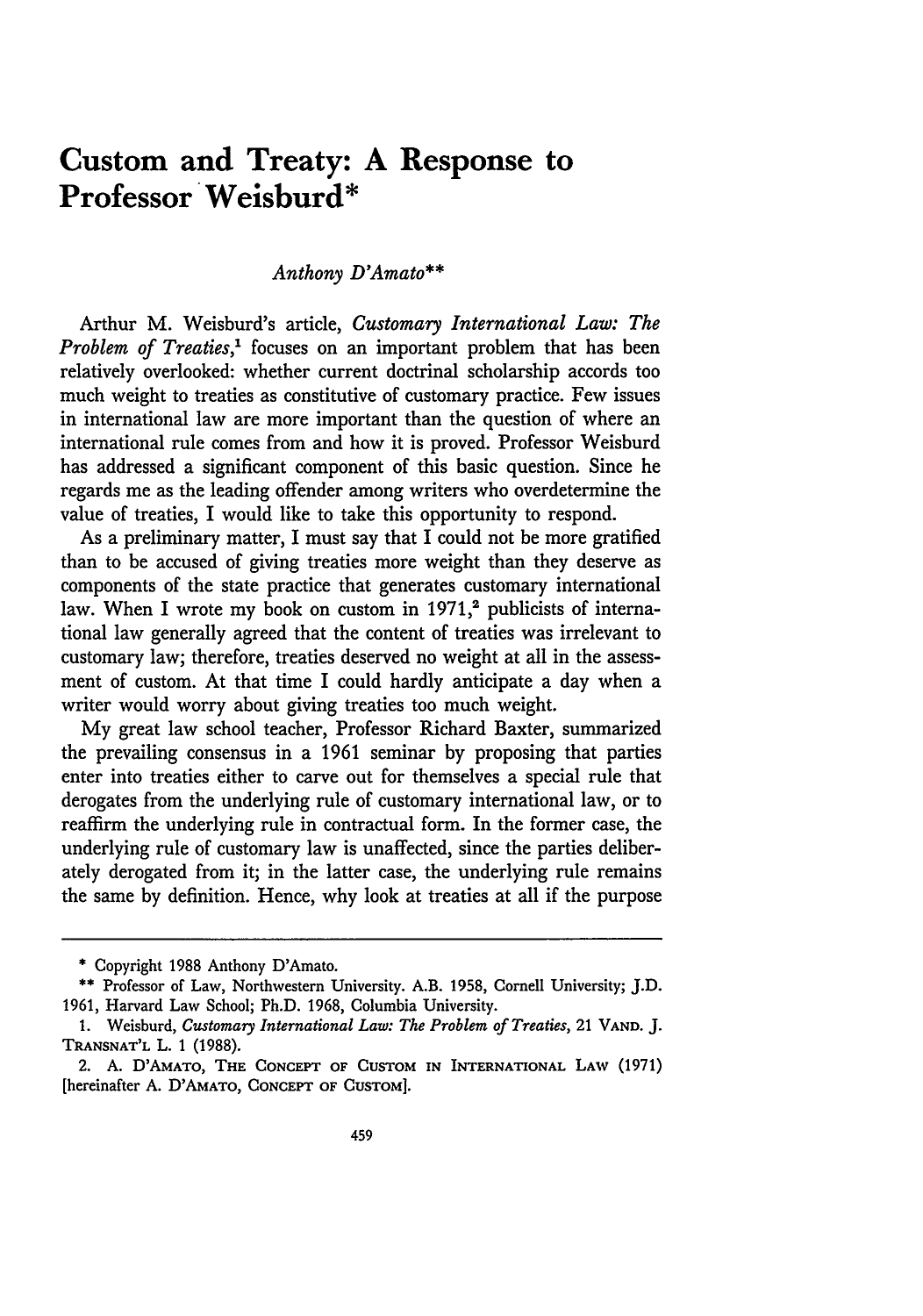is to discover the general customary rule? The treaty itself can never determine what the general rule is, Professor Baxter concluded, because it is equally likely to derogate from or to affirm the customary rule.

The discussion arose because I had asked him whether I could take as a topic for my seminar paper the proposition that treaties have a substantive impact upon custom.<sup>3</sup> I argued that his logical position on treaties seemed to be at variance with the historical reality of the matter: that many-if not nearly all-rules of contemporary customary law had their origin in treaties. This could not have occurred, I said, if the content of treaties is irrelevant to customary law. I detected a deep problem with the surface conclusiveness of Professor Baxter's logic, but I did not know what it was. I handed in the seminar paper, which was published the following year,<sup>4</sup> largely as an exercise in devising a way around the surface logic. The paper was merely a first cut at the problem-a problem which would absorb me for the next decade. Years later, having worked it out at least on paper, I wrote the aforementioned book on customary law.<sup>5</sup>

In the ten-year period between the seminar and the book, I talked with Professor Baxter from time to time about the impact of treaties upon custom. The evidence I had accumulated about treaties generating customary rules led him to reconsider his position. He published an essay in the *British Year Book of International Law* in which he modified his own previous position to a limited extent.<sup>6</sup> He argued that multilateral treaties, but not bilateral ones, could constitute evidence of international law." He also conceded that humanitarian treaties might give rise to new rules of international law.8 I sent Professor Baxter comments on his position, but he did not want to get into a written correspondence, which he colorfully said would be like "taking in each other's wash." He did, however, encourage me to continue to publish on the subject. My eventual critique of his 1965 essay comprised about eight pages of my

**<sup>3.</sup>** As Professor Baxter's seminar addressed the topic of nationality in international law, my proposed paper was in left field. Professor Baxter, in demeanor a very formal and proper man, was not at all formalistic, however, when it counted-in his attitudes. When I proposed my paper topic he said, "Why not?"

<sup>4.</sup> D'Amato, *Treaties as a Source of General Rules of International Law,* 3 HARv. **INT'L** L.J. No. 2, 1 (1962).

**<sup>5.</sup> A.** D'AMATO, **CONCEPT** OF CUSTOM, *supra* note 2.

**<sup>6.</sup>** Baxter, *Multilateral Treaties as Evidence of Customary International Law,* 1965-66 BRIT. Y.B. INT'L L. **275.**

**<sup>7.</sup>** *Id.* at 277-78, 297.

**<sup>8.</sup>** *Id.* at 280-86, 294-97.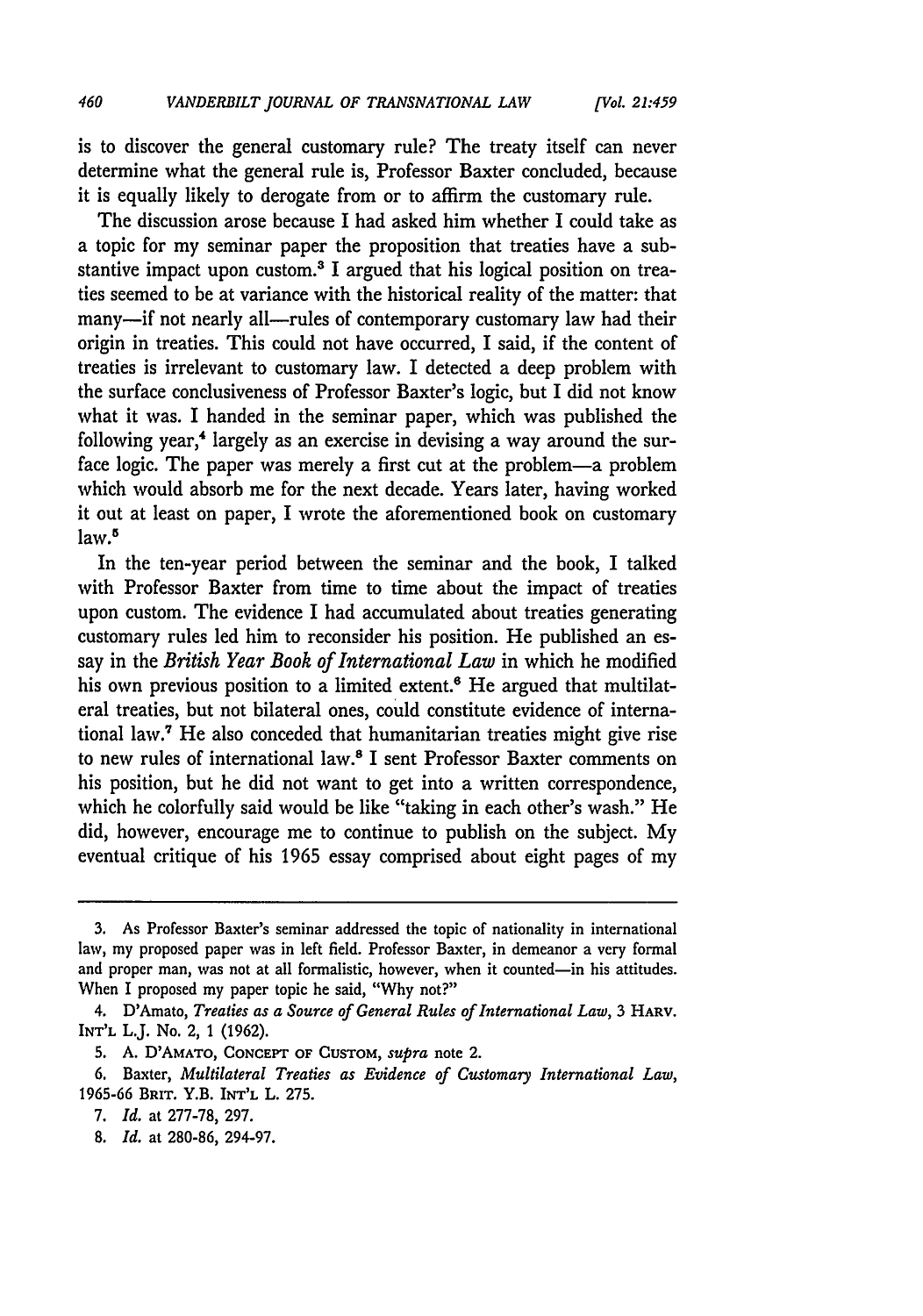*RESPONSE*

1971 book.9 Quite apart from the doctrinal issues, I could not see any difference between the custom-creating effects of a multilateral as compared to a bilateral treaty, since a multilateral treaty among ten nations would have the same effect as fifty-four identical bilateral treaties between each nation-pair of those same nations.10 Moreover, it is not at all clear why humanitarian treaties should be excepted from Professor Baxter's general position-as indeed Professor Weisburd .now convincingly demonstrates in his article.<sup>11</sup>

Professor Baxter followed with his Hague lectures entitled "Treaties and Custom," which were published in  $1970$ .<sup>12</sup> He mentioned my seminar paper as having "shed much light on a number of the questions dealt with in this and the preceding chapters . . . . "<sup>13</sup> In the lectures he modified his position as to a series of bilateral treaties, using my example of similar provisions in the Bancroft Treaties.<sup>14</sup> Fundamentally, however, he did not depart from the "establishment" view that treaties intrinsically can have no necessary effect upon customary law.

As I look back on those events, what Professor Baxter and I were trying to do was to make some sense of the international law materials which told both of us that treaties indeed have an impact upon customary rules. While he was approaching the matter with great caution, I leaped to the radical position that treaties directly generate customary rules. At first, the international community responded to my book by dismissing its thesis as absurd; the book was "panned" by reviewers in the leading journals. The reason for this icy response was simply the feeling that I had gone overboard in suggesting that treaties can have an actual impact upon custom. My thesis was distinctly anti-establishment

*1988]*

**<sup>9.</sup> A. D'AMATO, CONCEPT** OF CUSTOM, *supra* note 2, at 152-60.

**<sup>10.</sup>** *Id.*

**<sup>11.</sup>** Weisburd, *supra* note 1, at 39-41.

<sup>12.</sup> Baxter, *Treaties and Custom,* 1970-1 **RECUEIL DES** COURS **25.**

**<sup>13.</sup>** *Id.* at **75** n.l. I would have been more pleased with this acknowledgement were it not for the fact, which severely depressed me at the time, that Professor Baxter made prominent mention in his lectures of an article by Ibrahim Shihata, *The Treaty as a Law-Declaring and Custom-Making Instrument,* 22 **REVUE EGYPTIENNE DE DROIT** INTERNATIONAL 51, 74-79 (1966). Baxter, *supra* note 12, at 66 n.32. Dr. Shihata wrote that article as a paper for Professor Baxter's seminar in a year subsequent to the one in which I wrote and published my paper on treaties and custom. In a footnote toward the end of his essay, Dr. Shihata gave a lone citation to my previous paper on an inconsequential point. To my amazement, however, a great deal of Dr. Shihata's organization, structure, argumentation, and logic was extremely similar to, if not in some places identical to, my previous article. Professor Baxter surely must have known this, but I never asked him or Dr. Shihata about it.

<sup>14.</sup> Baxter, *supra* note 12, at 75.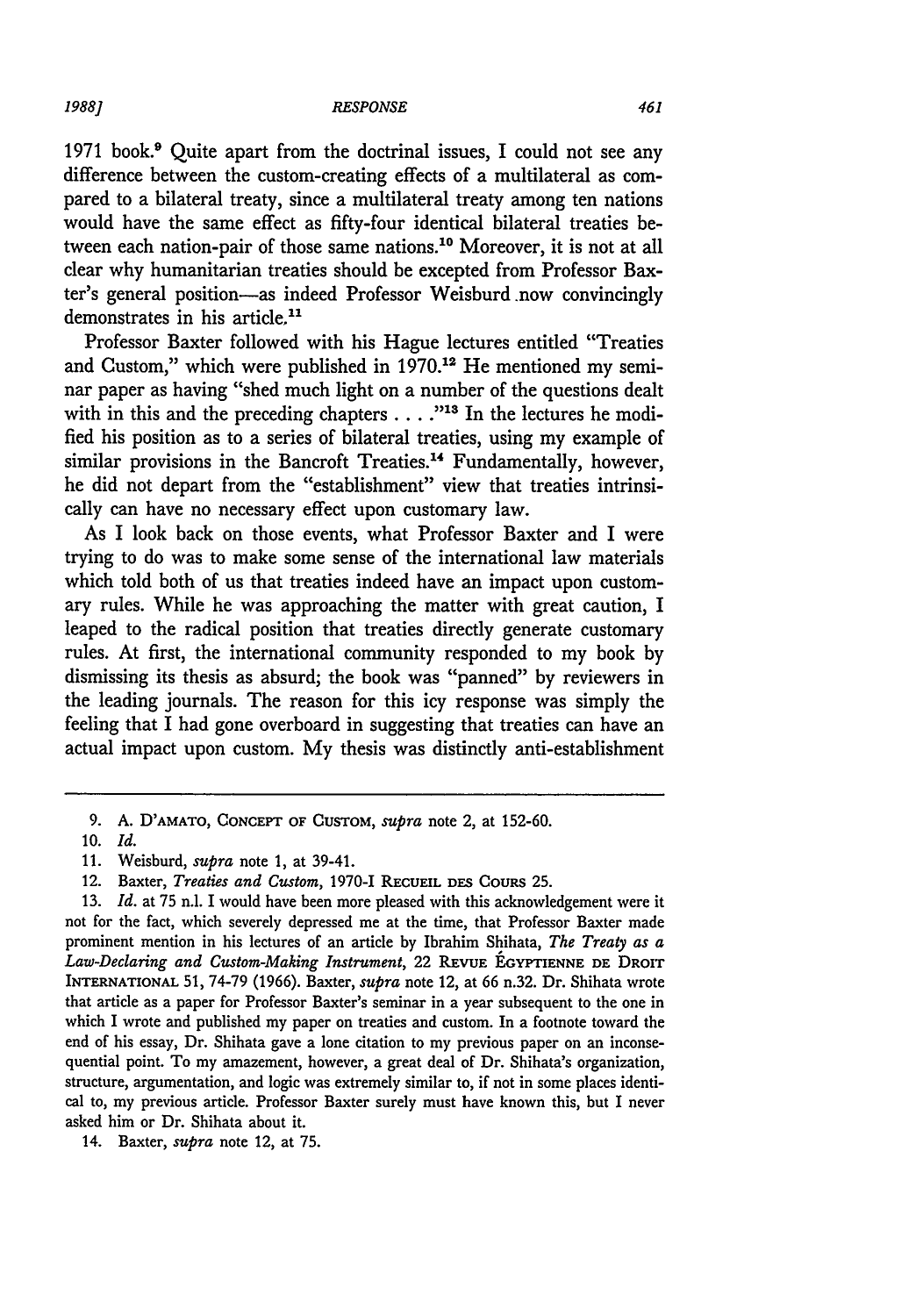at that time, and viewed as a threat to scholars who had constructed their writings on the old theories.<sup>15</sup>

Nevertheless, over time my thesis has made some headway, which is why I find it so satisfying that I am now criticized by a scholar of international law, not for taking the big leap from no weight to some weight for treaties, but for the small jump from a little weight to a lot of weight. In fact, I think Professor Weisburd misreads my position, attributing to me a stance I did not take. If so, the fault is mine for not making my position clearer to the reader. In any event, what I said, what I meant to say, and whether Professor Weisburd has correctly interpreted me, are eminently trivial questions. The only matter of any lasting importance is getting the underlying logic straight.

Professor Weisburd's starting point is that treaties constitute state practice just like any other state act. Hence, treaties "count" in proving up a customary rule.<sup>16</sup> But he does not want treaties to count for too much. His problem may be broken down by asking at the outset precisely *why* treaties count at all.

What makes the content of a treaty count as an element of custom is the fact that the parties to the treaty have entered into a binding commitment to act in accordance with its terms. Whether or not they subsequently act in conformity with the treaty, the fact remains that they have so committed to act. The commitment itself, then, is the "state practice" component of custom.

Why does this commitment have legal significance? The only plausible answer is that customary law itself gives it significance. A treaty is binding by virtue of the underlying customary law of treaties; without that law, the treaty would be a mere scrap of paper.<sup>17</sup>

This analysis suggests that the commitment is an act that is defined in

<sup>15.</sup> Though I can hardly compare my little effort to what Kuhn has called a "paradigm shift," the resistance to my thesis of many older professors (which has continued unabated to the present day) seems to be akin to what Kuhn was discussing when he said that scientists who have staked their professional careers on old views will resist "progress" because it would be an admission that they were wrong. *See* T. **KUHN,** THE **STRUCTURE OF SCIENTIFIC REVOLUTIONS** (1962).

<sup>16.</sup> See D'Amato, *What Counts as Law?,* in LAW-MAKING **IN THE** GLOBAL **COM-MUNITY** 83 (N. Onuf ed. 1982).

<sup>17.</sup> One may even ask a prior question: **How** did this "bindingness" of treaties find its way into custom in the first place? Paradoxical as it may sound at first blush, I believe that the bindingness of treaties stems from the provisions in early treaties that they are indeed binding. In other words, even this bedrock rule of custom—the rule of *pacta sunt* servanda-originated in treaties. For a brief discussion, see A. D'AMATo, **INTERNATIONAL** LAW: **PROCESS AND PROSPECT** 125 (1987) [hereinafter **A. D'AMATO, PROCESS AND PROSPECT].**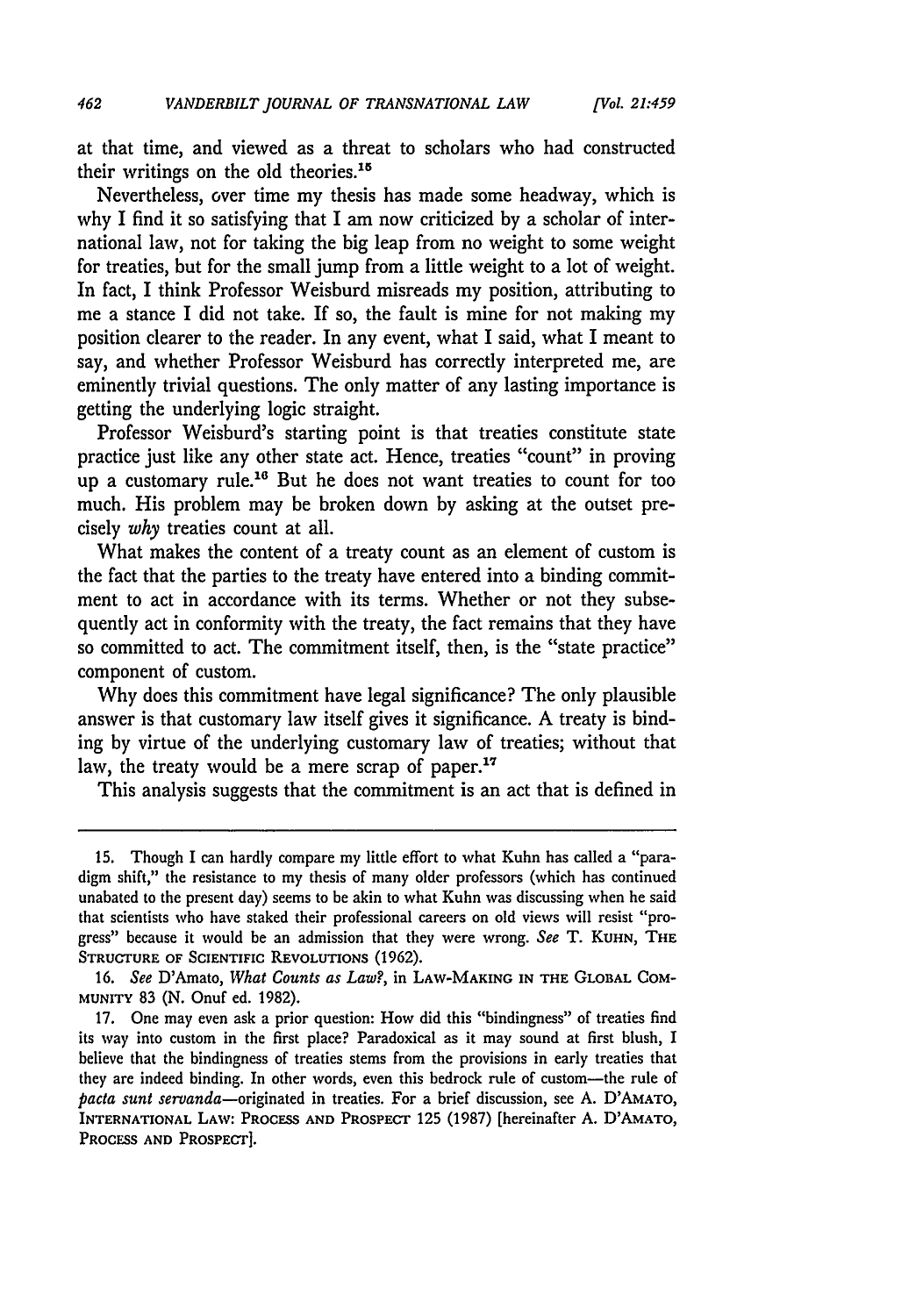temporal terms. It "occurs" at the moment the treaty becomes binding on the parties, and this may be the moment of signing, ratification, or deposit, depending on what the treaty provides for on its entering into force. Thus, we see that the impact which the treaty has on custom occurs at one point in time. In that respect, it is like any other state act that is formative of international custom-a "one-shot" proposition. Why, then, does Professor Weisburd believe that a treaty has a greater--perhaps too great-impact upon custom compared with the impact of any other state act?

One possibility is that he thinks that a treaty, once it enters into force, exerts a continuing commitment. The United Nations Charter, for instance, has continued its impact upon state behavior from 1945 to the present day. But the answer to this contention is to point out that any state that acts in the international arena has created an act/precedent that continues in the same way that a treaty continues; that is, it continues until a state acts contrary to the act/precedent. Contrary state action then presents a problem in determining whether the contrary act violates the previous understanding or creates a new and different understanding. Difficult though this particular problem may be, it is the same problem that confronts a treaty regime. For example, if states begin to act contrary to Article 2(4) of the United Nations Charter, there is the problem of determining whether that Article retains vitality or whether it has been, in Professor Franck's words, "killed."<sup>18</sup>

Another possibility-this one more clearly explicit in Professor Weisburd's article, and the one he directly attacks-is that once there is a treaty, no amount of contrary state practice can ever overcome it.19 In a curious sense, this is the obverse of the position that writers were taking prior to 1961: once you have custom, treaties can never overcome it no matter how many treaties you cite. Professor Weisburd writes that "some commentators have expressly denied the relevance to customary law analysis of practice other than treaties and General Assembly resolutions when such exist."20 Specifically with regard to me, Professor Weis-

<sup>18.</sup> Franck, *Who Killed Article 2(4)? or: Changing Norms Governing the Use of Force by States,* 64 AM. J. INT'L L. 809 (1970).

<sup>19.</sup> *See* Weisburd, *supra* note 1, at 30-31.

<sup>20.</sup> *Id.* at 11 (relying on Blum & Steinhardt, *Federal Jurisdiction over International Human Rights Claims: The Alien Tort Claims Act after Filartiga v. Pena-Irala,* 22 HARV. INT'L L.J. 53, 79-81 (1982), and A. D'AMATO, **PROCESS AND** PROSPECT, *supra* note **17,** at 123-47. It is unclear from his citation whether "some commentators" refers only to Blum & Steinhardt, or to all three of us. For my part I have never denied, expressly or implicitly, the relevance to customary law analysis of practice other than treaties, not to mention General Assembly resolutions.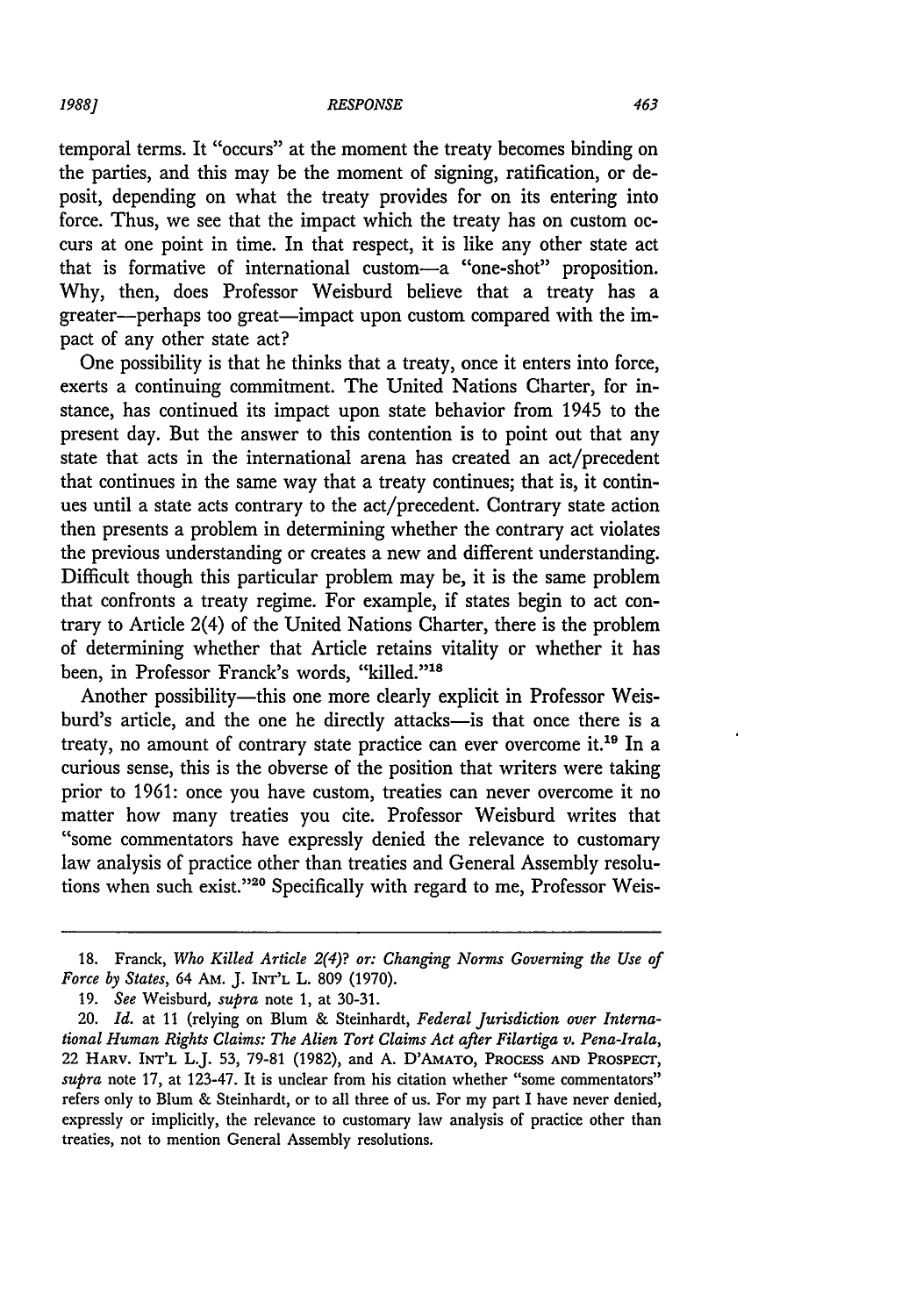*[Vol 21:459*

burd says that I have disregarded state practice contrary to treaties in two substantive legal areas: torture<sup>21</sup> and piracy.<sup>22</sup>

As for torture, Professor Weisburd notes that there is extensive state practice: "roughly one-third of the states in the world routinely employ torture."<sup>23</sup> He later states that I mistakenly ignored all this state practice of torture by falsely comparing it to the old practice of piracy-and getting the latter wrong as well:

Professor D'Amato, seeking to establish that human rights treaties have created a customary law of human rights, has argued that practice contrary to human rights ideals no more established the legality of such practice than the flourishing condition of piracy in the seventeenth century, due in part to failures by states to act against pirates, established the legality of piracy.24

What I actually wrote was:

For Lane and Watson to contend that the often appalling statistics of human-rights violations by governments vis-a-vis their own nationals are evidence that what those governments are doing is legal under international law would be very much like a seventeenth-century legal scholar stating that piracy must be legal because it is flourishing. Rather, the critical legal question for the seventeenth-century scholar was not whether nations in fact combatted piracy but whether they were legally entitled to do so if they chose.<sup>25</sup>

I could have made the same point by citing the drug problem in the United States today: the widespread use of drugs and even the corruption of the police forces in the distribution of drugs does not mean that narcotics dealers are legally free to ply their trade. Just visit your nearest prison and ask some of them.

Of course, the international legal system differs dramatically from the domestic system in that there are no international statutes which state that torture or piracy is illegal in the same way that domestic legislation outlaws drug trafficking. And I certainly have never suggested that treaties are a substitute for international statutes, not to mention United Nations resolutions. The question that Professor Weisburd tackles is: How can we be sure what the international customary law rule is when we

<sup>21.</sup> *Id.* at 6 n.14.

<sup>22.</sup> *Id.* at 30.

**<sup>23.</sup>** *Id.* at 6 n.14 (relying on **AMNESTY** INTERNATIONAL, TORTURE **IN THE** EIGHTiEs 2 (1984)).

<sup>24.</sup> *Id.* at 30 (citing D'Amato, *The Concept of Human Rights in International Law,* 82 COLUM. L. REv. 1110, 1126 (1982)).

<sup>25.</sup> D'Amato, *The Concept of Human Rights in International Law, supra* note 24.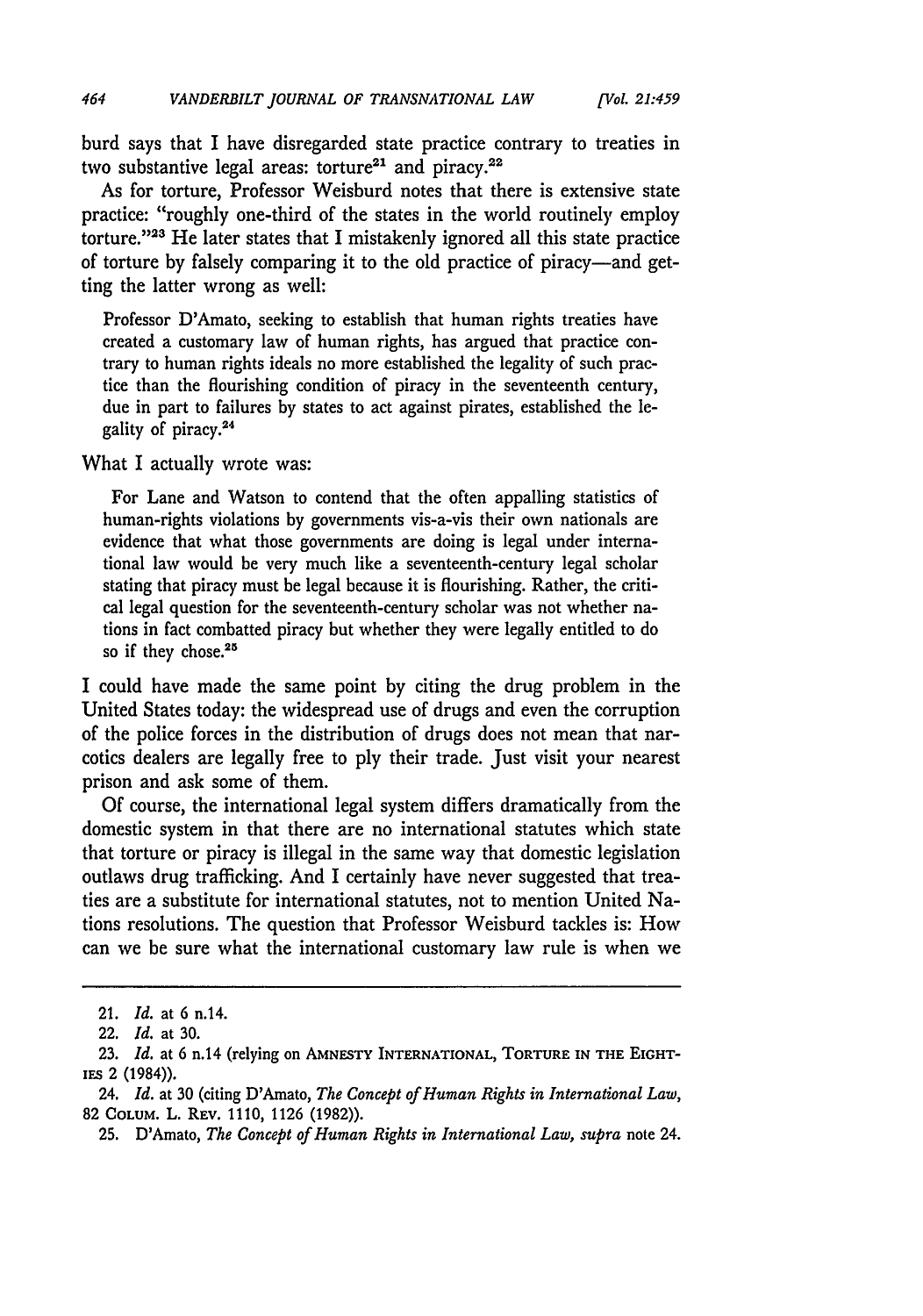have treaties prohibiting torture on the one hand, and extensive state practice of torture on the other?

Obviously, we must examine this apparent contradiction more closely. Let us consider the first half of the dilemma: that treaties prohibit torture. Is it possible that those treaties are less than what they appear to **be?** Perhaps they simply codify ideals that states want us to believe while those same states go about their preferred practice of torturing people. Professor Weisburd implies that I do not understand this possible reality of international relations in my ivory tower approach to treaties. However, in a recent book, I thought my skepticism about what governments say as opposed to what they do was fairly explicit:

It almost appears at times that governments invoke precisely those legal rationales in favor of their positions that they believe *academic* international lawyers want to hear. They may announce that they are following the  $X$  set of rules when the actions they take have a hidden agenda labeled *Y;* yet X is proclaimed because international legal scholars want to hear X and expect to hear X. **By** invoking the X set of rationales, governments appease the international legal community, which is one of the many pressure groups governments attempt to accommodate **by** their verbal policies.

Not only do many international legal scholars accept these verbal rationalizations when they are made, but they also proclaim that it is important that governments invoke those rationales. If a government says *X* when it does *Y,* these scholars say that the government refrained from invoking *Y* because that would be tantamount to admitting a violation of international law. Hence, these scholars tell us, the government-invoked rules of international law (meaning set *X)* remain intact even though a government may have deviated from them in practice (in doing  $Y$ ). Given this self-referential reinforcement of their own theories **by** scholars, one can hardly blame governments for going along with the game. One is reminded of La Rochefoucauld's observation, "L'hypocrisie est un hommage que le vice rend à la vertu."<sup>26</sup>

There is, however, a fundamental legal difference between what governments say when they are rationalizing their policies to the world, and what they commit themselves to do in treaties. Going back to my starting point, a treaty is itself a legal commitment. For that reason alone, it has impact upon customary law. But what governments *say* is at best a *theory about* international law, and not international law itself.<sup>27</sup>

*1988.]*

**<sup>26.</sup> A.** D'AMATO, PROCESS AND **PRosPECT,** *supra* note **17,** at **229.** Professor Weisburd cites this book, but on a different matter. *See* Weisburd, *supra* note 1, at 11 n.31.

<sup>27.</sup> This is, incidentally, why I was so surprised by Professor Michael Akehurst's article that takes me to task for insisting that customary law is a matter of what states do-including what they do in their treaties-and offering instead his theory that inter-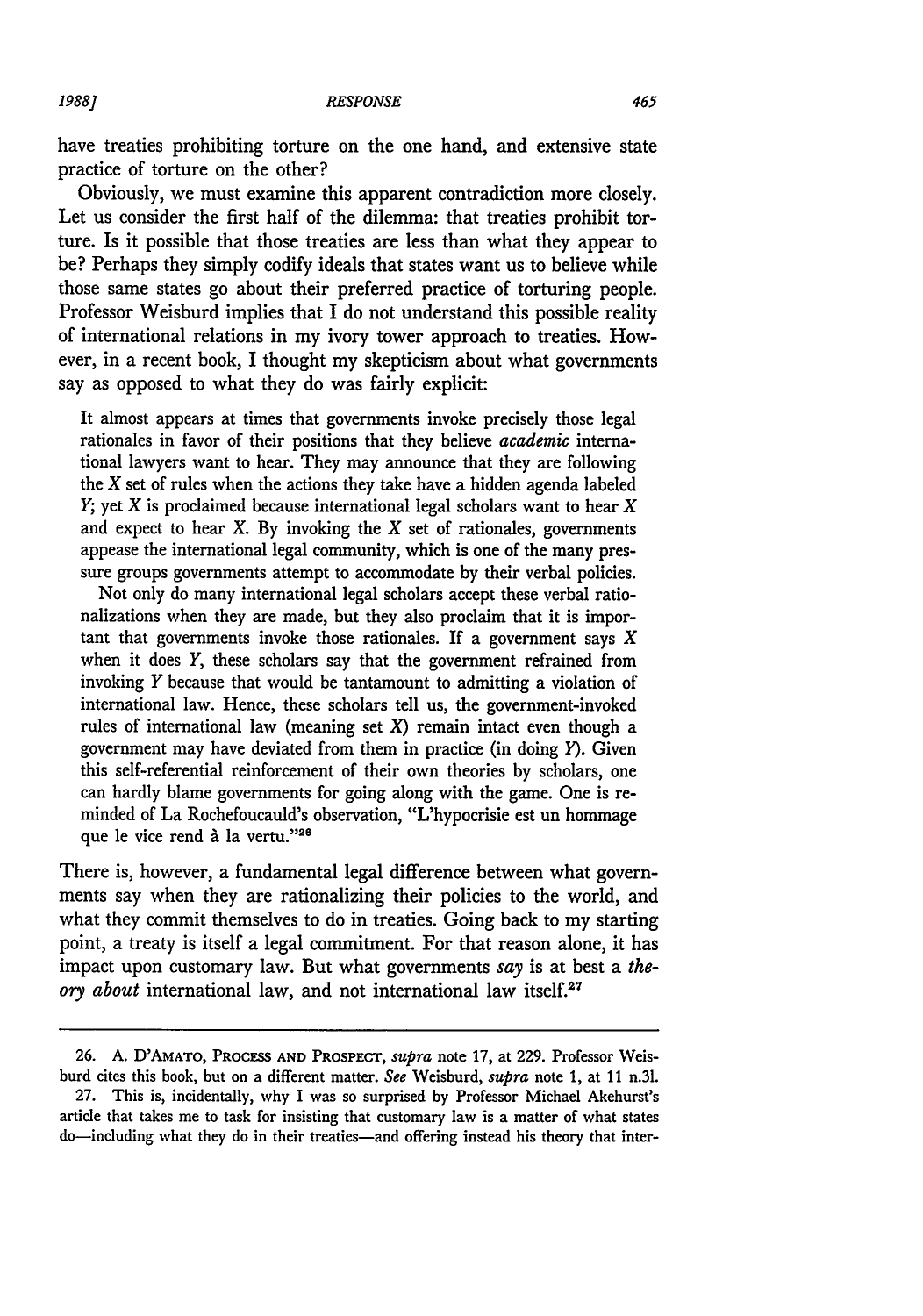*[Irol. 21:459*

Thus, conventions against torture cannot be dismissed as simply public relations activities by governments. Whether or not conventions represent what states believe, they certainly represent what states have committed themselves to do. Indeed, it seems to me that Professor Weisburd should be the last person to dismiss such conventions, since his own starting point is that treaties are a component of state practice that determines customary international law.<sup>28</sup> What, then, is he arguing? Does he contend that an anti-torture convention should be ignored because it is contrary to extensive state practice? Or that I should ignore it? He complains that I assign it too much weight,29 but if he prefers that I assign it no weight at all then he is back to the pre-1961 "establishment" view that treaties are irrelevant to custom.

The most logical interpretation I can give to Professor Weisburd's position is that he would grant an anti-torture convention *some* weight in establishing an anti-torture rule of customary law, and that such weight could be overcome by ensuing and extensive state practice to the contrary. If that is his position, then I completely agree with him. But we still have to face the question regarding the second part of the dilemma: Is there extensive state practice of torture and, if so, how do we deal with it in light of the treaty-based rule prohibiting torture?

Let us consider, then, the second half of the dilemma-Professor Weisburd's depiction of extensive state practice of torture. If Professor Weisburd had to define the legal rule that this state practice has created, what would it be? I think he would have to reply: "There is an international rule of customary law that makes it legal for states to torture people." Such a rule would clearly conflict with the treaty-based rule prohibiting torture. So we must ask, is there such a rule? Is it the rule that has been generated by the state practice which Professor Weisburd cites?

It seems to me important to ask whether the states that engage in torture are (a) disclosing that they are torturing people, (b) proclaiming that what they are doing is legally justified, and (c) implicitly inviting other states to do likewise on the ground that, if torture is legally permissible for them, it is legally permissible for all states. Perhaps a recent domestic analogy might be relevant. In the Reagan Administration, many officials have been engaged in activities such as recommending

national law is made up of what states say. *See* Akehurst, *Custom as a Source of International Law,* 1974-75 BRIT. Y.B. INT'L L. **1.** For criticism of Dr. Akehurst's position, see **A.** D'AMATO, PROCESS **AND** PROSPECT, *supra* note **17,** at 124-47.

**<sup>28.</sup>** *See* Weisburd, *supra* note 1, at **5.**

**<sup>29.</sup>** *See id.* at **30-31.**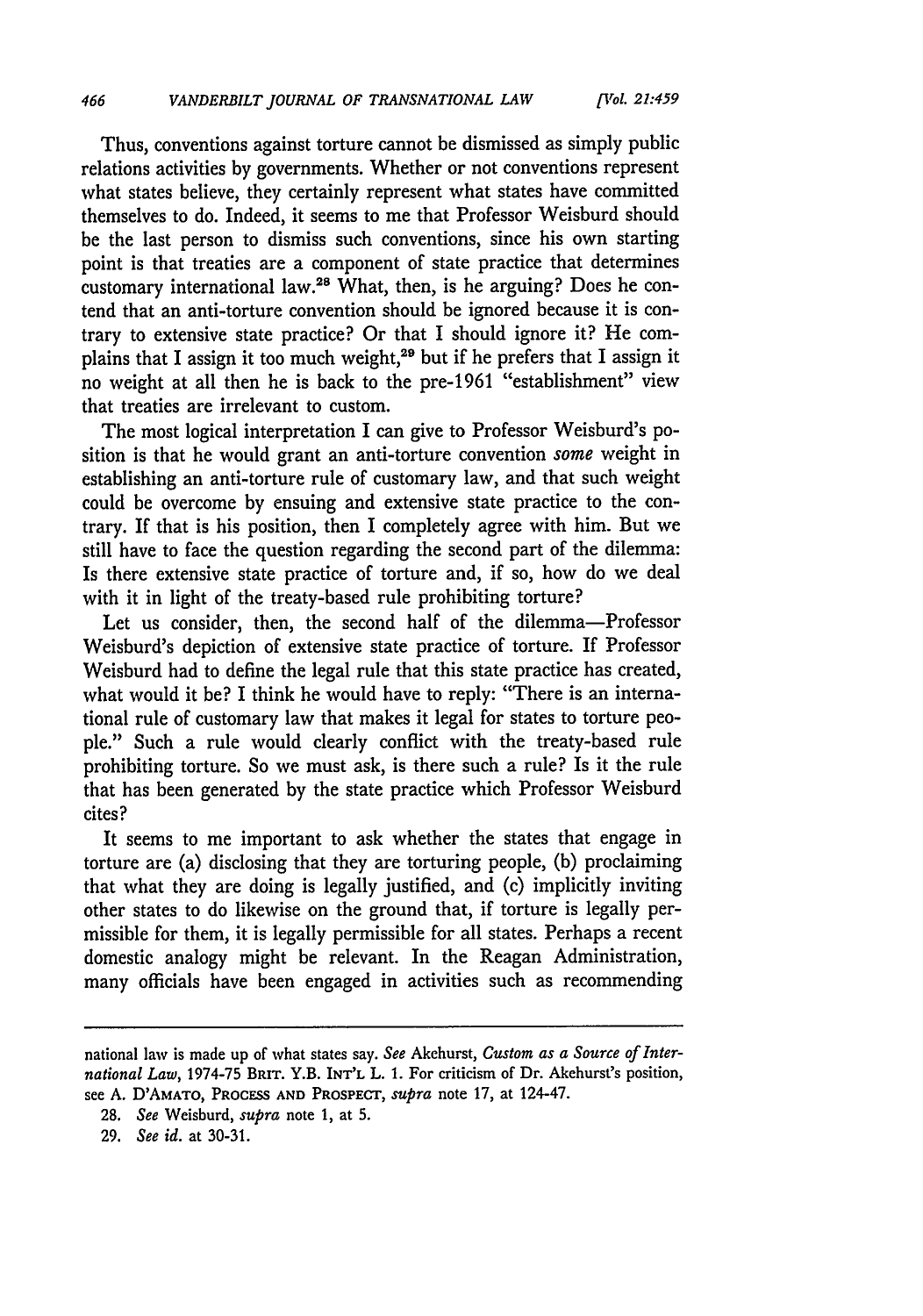#### *RESPONSE*

people for government posts and promoting certain foreign policies that have redounded to their personal financial profit. As various special prosecutors are now looking over these activities and in certain cases bringing indictments against the officials for conflict of interest and ethical violations, the question is whether those officials have acted illegally or are merely guilty of impropriety. As I write these words, the "law" on the subject is not at all clear. Under the American legal system, the "law" will be a matter of interpretation of certain statutes, so the analogy to international customary law breaks down at the level of "sources of law." Putting aside the "sources" question, however, one thing is relatively clear: none of the government officials publicly revealed what he was doing when he did it, and indeed all of them have attempted to cover up what they did. On the ethical question, none of them have attempted to say publicly that conflicts of interest are justified when engaged in by Reagan Administration officials. Rather, they have all said that they "can not recall the specifics" of the transactions. Indeed, one former official pleaded in court that he was drunk most of the time.

The same story can be told of the torture situation. Governments do not admit torturing people; they invariably deny that it happens. When presented with conclusive proof that it has occurred, they appoint Commissions of Enquiry to investigate the circumstances. Sometimes the result is that certain persons are convicted of torture, and they are fined or imprisoned, albeit with far more lenient sentences than they seem to deserve. Moreover, governments do not proclaim that any torture in which they engage is legally permissible. And they certainly do not raise it to the level of a legal principle that would make torture legal for all nations under international law.

The opposite of this was true of medieval state practice. Governments then openly engaged in torture. So did the Church and the medical profession. Governments said publicly that torture brought out the truth. The Inquisitors added that if the tortured person was innocent he was being done a favor by being sent directly to heaven, while if he was guilty he was simply getting a preview of hell. Even doctors engaged in tortuous medical treatment, which was widely believed to cleanse the soul and cast out devils (who presumably could not stand the heat). If this were 1488 instead of 1988, I would have to concede to Professor Weisburd that state practice had given rise to a customary international rule allowing torture.

Still, we need contemporary data other than purely verbal evidence that there is any "bite" to the treaty rule prohibiting torture in the face of extensive state practice to the contrary. Otherwise we would have a situation today in which a treaty would be honored *only* in the breach.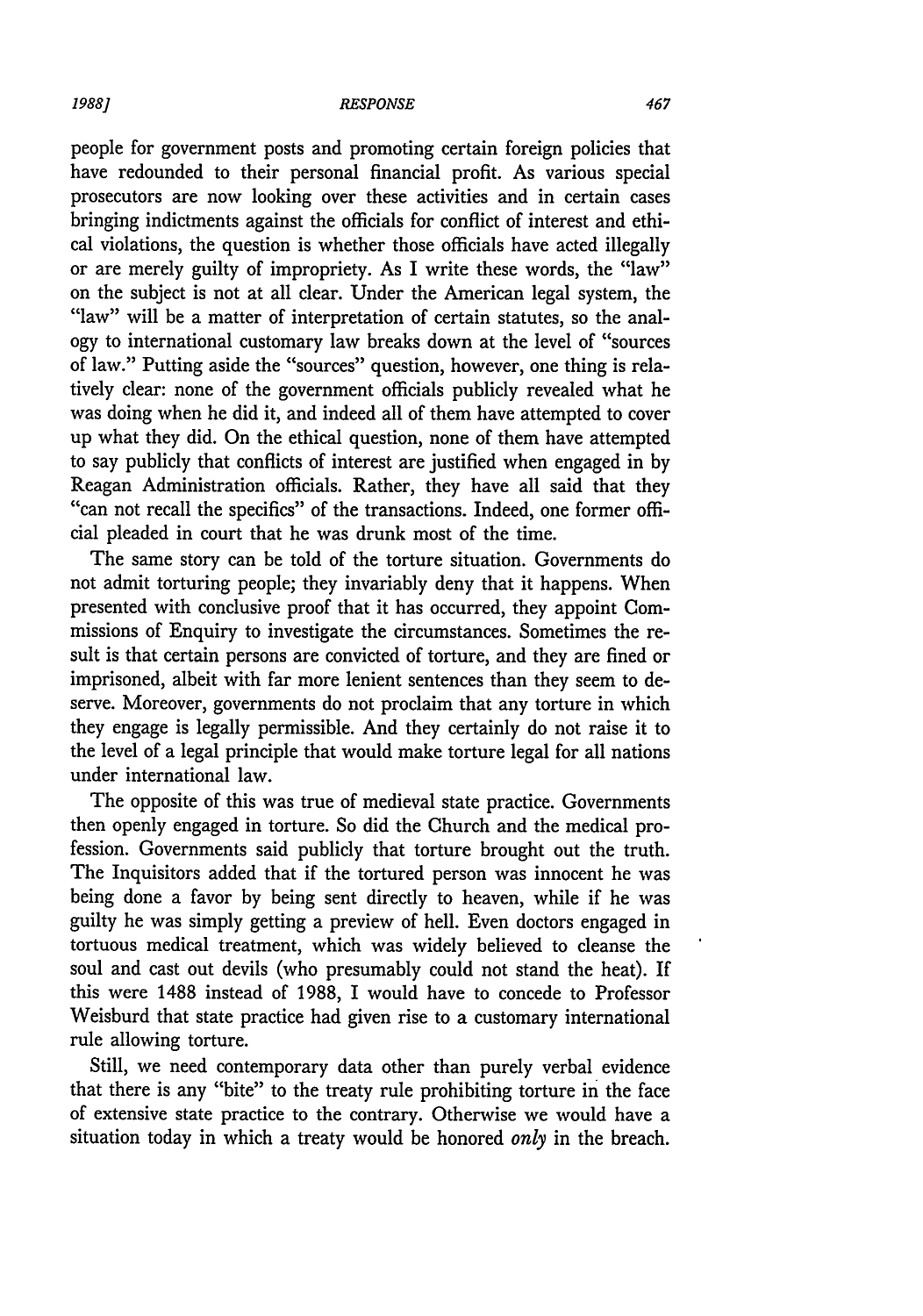In such a case I would have to agree that the treaty is merely the homage that vice pays to virtue.

The operative empirical question that should be asked is: Are current instances of torture fewer than they would be in the absence of the treaty-based human rights rule of international law prohibiting torture? This way of putting the question stems from a view I advocated in my book on custom-the view that legal rules are not things that obtain in an all-or-none fashion, but rather norms that exert psychological pressure on people to conform to those norms:

For example, the norms relating to "freedom of the seas" probably exert an effective pressure against all nation-state officials not to attempt to expropriate to their own use the Atlantic Ocean, and not to interfere with numerous foreign shipping or fishing activities on the high seas. The idea of a rule of law as an indicator of a psychological pressure upon the person to whom it is addressed might be illustrated by a hypothetical example of one of the simplest of all possible rules of law-a "stop" sign on a street or highway. Imagine that one of these traffic signs exists in a community where every driver habitually does not bring his motor vehicle to a full "stop" at the particular sign, but rather shifts into low gear or otherwise slows down his motor vehicle when approaching the sign and then passes it. Has the traffic ordinance represented by the sign been violated? Yes, from a technical, as well as a legal, point of view. A policeman could, if he so desired, arrest any or all of the drivers in that community for failing to observe the "stop" sign. But does the violation of the "stop" sign mean that the sign is of no value in that particular community? Here the answer would have to be in the negative, for the sign functions as a kind of "pressure" upon drivers to *slow down.* If its purpose was to help to prevent traffic accidents, it may have succeeded admirably by getting motor vehicles to slow down and proceed with caution.<sup>30</sup>

One could probably design a sociological research project and spend several million dollars investigating whether the treaty-based rules prohibiting torture are decreasing the actual instances of state torture internationally. But I think we can make a good guess as to the results of such a survey without spending the money. The widespread acceptance by state officials that torture is a violation of international law undoubtedly means that the instances of actual torture in the world today-regrettable though even a single instance may be-are far fewer than they would be if the medieval attitude toward torture were prevalent today.

This assumption—which I cannot prove without doing a huge socio-

**<sup>30.</sup> A.** D'AMATO, CONCEPT **OF** CUSTOM, supra note 2, at **32.**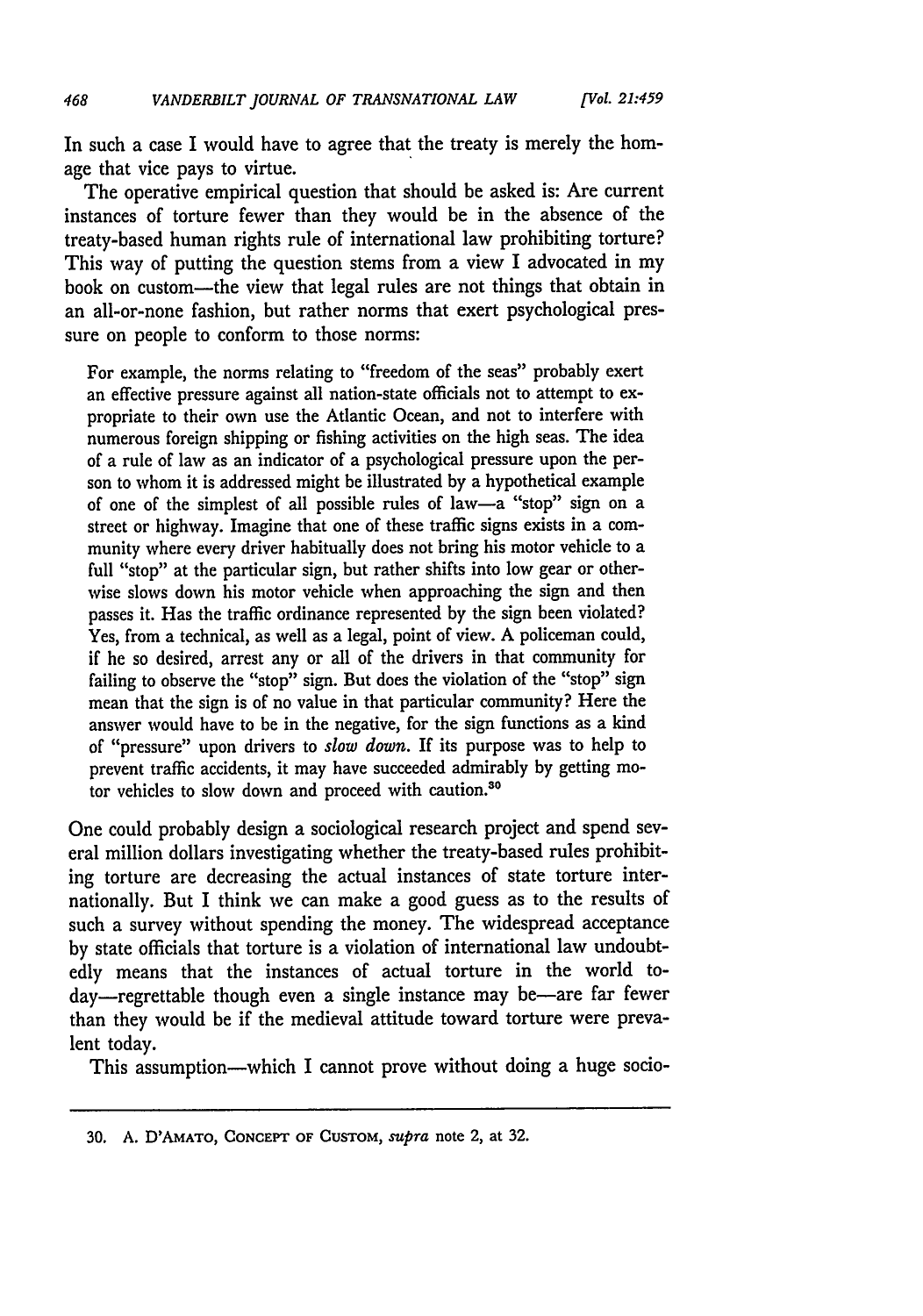logical study, but which I can ask the reader to accept on the grounds of our general experience about the world-leads me to the conclusion that state practice of torture is today generally accepted as a violation of the international customary norm and not as disconfirmatory of that norm. In other words, I read the evidence exactly opposite to the way Professor Weisburd reads it.<sup>31</sup> To me, the objective evidence shows hiding, coverup, minimization, and nonjustification-all the things that betoken a violation of law. To him, the evidence of widespread torture indicates that the treaty-based rule has been swamped by negative practice to the contrary,<sup>32</sup> and hence leads to his preferred current rule of international customary law that torture is permissible.

To support his conclusion about torture, Professor Weisburd makes wholesale changes in the theoretical structure that I thought was necessary to support the initial idea that treaties can have an impact upon custom. Consequently, I believe he undermines his own position.

Although Professor Weisburd begins his article by stating his conclusion-"that treaties are simply one more form of state practice"33-in the middle of his article, when he sets out his reasons, he belies the conclusion he said he would reach. For he makes it apparent that only some treaties count as state practice, and the treaties that count are only those that the parties *intend* should count. Professor Weisburd adds that when the parties to a treaty do *not* believe that the background customary law would require them to act in the way that the treaty specifies, then such a treaty can have no impact upon custom. Not only does he abandon the notion that a commitment to become bound **by** the treaty has a necessary impact upon custom, but he more radically excises from the legal record all subsequent practice **by** the parties in conformity with the treaty. As Professor Weisburd puts it:

If a treaty demonstrates that the parties believe they would have no legal obligation to behave as the treaty requires but for the treaty, it follows that practice under the treaty cannot supply the usage element necessary to establish a rule of customary international law.<sup>34</sup>

It now seems that Professor Weisburd is back comfortably with the "es-

34. *Id.* at 24.

**<sup>31.</sup>** Or maybe almost the opposite. Professor Weisburd later concedes that a little weight might be given to state denials of the practice of torture if such denials "are not attributable entirely to political motives." Weisburd, *supra* note **1,** at **35.** This is a narrow concession, for how would one go about determining whether the motivations of governmental leaders in foreign countries are or are not entirely "political?"

**<sup>32.</sup>** *Id.* at 41.

**<sup>33.</sup>** *Id.* at **6.**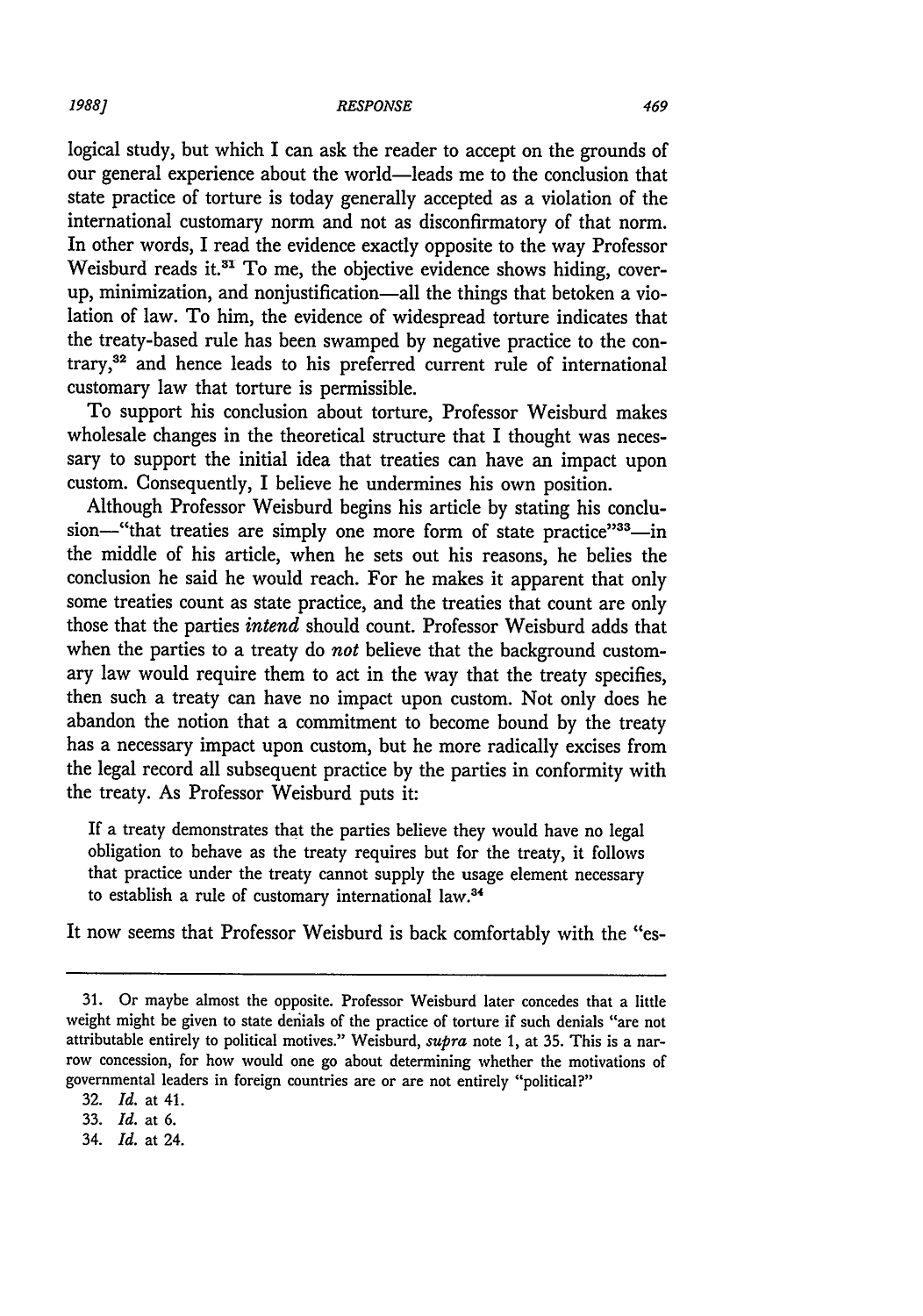tablishment" view that I started to attack in 1961. For just about every truly innovative treaty in the history of international law-that is, every treaty that gave rise to a *new* rule of customary law or to a *change* in existing customary law-was one in which the parties reasonably believed that they had no legal obligation to behave as the treaty required but for the treaty. Consequently, Professor Weisburd would disbar from customary law all the treaties, and the practice thereunder, that changed customary law from the way it was thousands of years ago. Unless he thinks that present day customary law is roughly equivalent in content to that practiced by the Babylonians in their naval encounters with other city-states, Professor Weisburd should rethink his wholesale exclusion of the impact of all innovative treaties upon international law.

His argument seems flawed not only historically but also pragmatically. What does it mean for a treaty to "demonstrate" what the parties "believe?" The language of the treaty may reveal little more than what the negotiators were able to agree upon. Often the easiest thing for negotiators to agree upon is self-serving language about the treaty either reflecting or departing from the underlying custom. For instance, nation *B* is situated where it is the upper riparian regarding rivers that flow across its southern borders to nation *C,* and is lower riparian regarding rivers that flow into its territory from nation *A* to its north. If *B* concludes a treaty with its northern neighbor *A* and *A* agrees not to divert or pollute the river, *B* might well ask for a clause in that treaty that will preserve its own option to divert or pollute rivers flowing south into nation *C.* Since *A* will not care what *B* does on *B's* southern border, *A* might well accept a clause that says "this treaty is a clear departure from customary law. Under customary law, the upper riparian has total sovereignty over interstate rivers. By this treaty only, the upper riparian cedes certain rights to the lower riparian." Such a clause would have value for *B* when it later is asked by its southern neighbor *C* to stop diverting and polluting the southern boundary rivers.

Professor Weisburd's theory commits him to the position that the aforementioned treaty clause succeeds in depriving that treaty of any impact upon customary law. My view, however, is that we should focus on what nations do and not on what they say. The river treaty clearly is a departure from any notion of upper riparian sovereignty no matter how the parties characterize it. Therefore, it contributes to the development of the rule of reasonable apportionment in the customary law of transboundary river utilization. In the negotiations between *B* and *C, C* may justifiably cite A's treaty with *B* as having an equitable-apportionment impact upon customary law.

More generally, Professor Weisburd's repeated references to what na-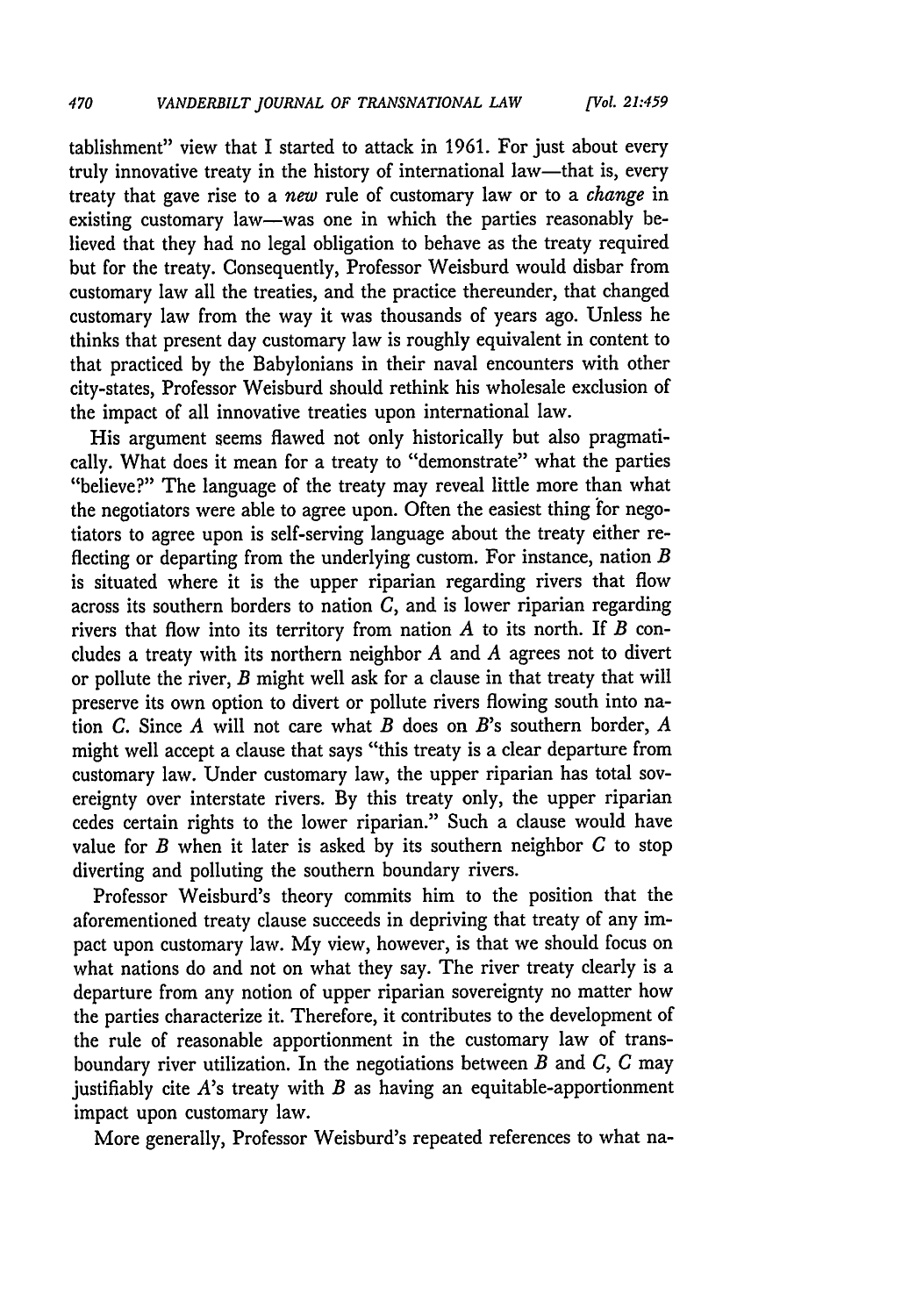#### *RESPONSE*

tions "believe" stems from his insistence that *opinio juris* is the key element in the development of general customary law. I have not discussed this aspect of his article-even though I think that this is where he makes the initial error that sends his entire analysis down the wrong path-because he has read my book, which discusses the matter at great length, and has implicitly rejected my reasoning. To summarize my argument in two sentences, I would only say the following: It is an anthropomorphic fallacy to think that the entities we call states can "believe" anything; thus, there is no reason to call for any such subjective and wholly indeterminate test of belief when one is attempting to describe how international law works and how its content can be proved.<sup>35</sup> In any event, the *opinio juris* requirement entered international law through a misreading of Blackstone's prescriptions for proving custom;<sup>36</sup> the concept is at best otiose when used to characterize general customary law, and transmutable into the more stringent test of consent when used to characterize special customary law.<sup>37</sup> Although I appreciate Professor Weisburd's willingness to accept at least a part of the conclusion I reached regarding the impact of treaties upon custom, his evident disagreement with how I reached that conclusion would be of great interest to me if he were to spell out the fallacies in the reasoning that led me to the conclusion he partially accepts.

Professor Weisburd's article as a whole is reminiscent of the writings of Professors Lane and Watson, who have taken a debunking view of international human rights norms.<sup>38</sup> The reasoning of the penultimate section of Professor Weisburd's article is similar to that of Professors Lane and Watson. Perhaps all three of these fine scholars are motivated by nothing more than the search for truth and an impatience with the sloppy reasoning of others. Certainly their articles are provocative and eminently worth consideration. Yet, I wonder what motivates them to want to prove that genocide (in the case of Watson and Lane) and torture (in the case of all three) are not illegal under present international law. I further wonder why they would want to go to the extreme of

<sup>35.</sup> A. D'AMATO, **CONCEPT** OF CUSTOM, *supra* note 2, at 47-56.

<sup>36.</sup> *Id.* at 241-45.

<sup>37.</sup> *Id.* at 233-63.

<sup>38.</sup> *See* Watson, *Autointerpretation, Competence, and the Continuing Validity of Article 2(7) of the UN Charter,* 71 **AM. J.** INT'L L. 60 (1977); Watson, *A Realistic Jurisprudence of International Law,* 1980 Y.B. WORLD AFF. 265; Lane, *Demanding Human Rights: A Change in the World Legal Order,* 6 HOFSTRA L. REv. 269 (1978); Lane, *Mass Killing by Governments: Lawful in the World Legal Order?* 12 N.Y.U. J. INT'L L. & POL. 239 (1979). For a detailed discussion of these articles, see A. D'AMATO, **PROCESS AND** PROSPECT, *supra* note 17, at 90-109.